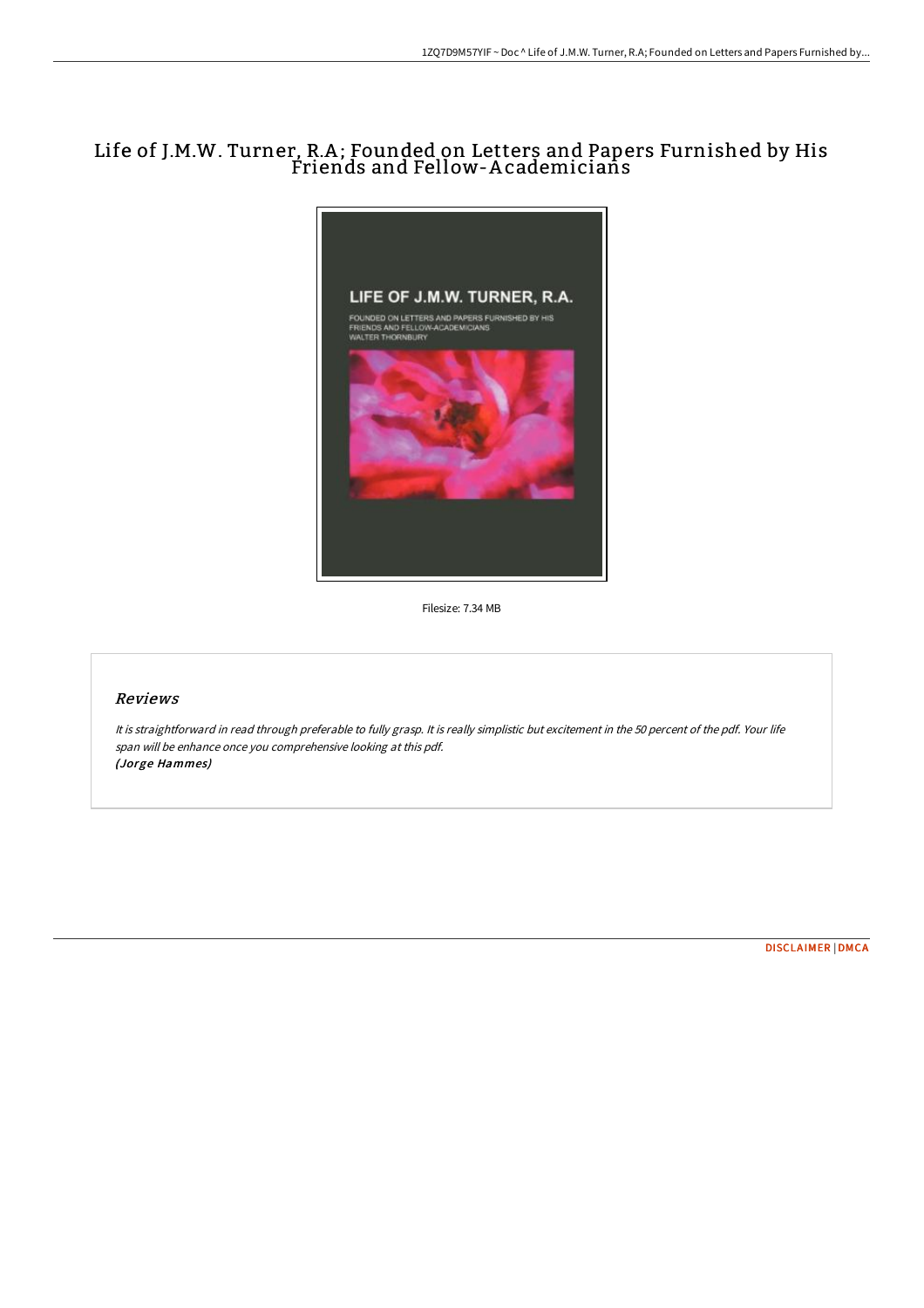## LIFE OF J.M.W. TURNER, R.A; FOUNDED ON LETTERS AND PAPERS FURNISHED BY HIS FRIENDS AND FELLOW-ACADEMICIANS



To download Life of J.M.W. Turner, R.A; Founded on Letters and Papers Furnished by His Friends and Fellow-Academicians eBook, make sure you click the button listed below and save the file or gain access to additional information which might be related to LIFE OF J.M.W. TURNER, R.A; FOUNDED ON LETTERS AND PAPERS FURNISHED BY HIS FRIENDS AND FELLOW-ACADEMICIANS book.

Rarebooksclub.com, United States, 2012. Paperback. Book Condition: New. 246 x 189 mm. Language: English . Brand New Book \*\*\*\*\* Print on Demand \*\*\*\*\*.This historic book may have numerous typos and missing text. Purchasers can download a free scanned copy of the original book (without typos) from the publisher. Not indexed. Not illustrated. 1897 edition. Excerpt: . a farthing less. Mr. Robinson, parrying the thrust with the ordinary tradesman s skill of fence, without any notion of the demand being a serious one, blandly suggested, Say eight hundred guineas each, Mr. Turner. The painter turned round upon him like a hurt lion; his clear grey eyes flashed with fury; and his stature acquired increase from the indignation of his soul Was he going to have his masterpieces, that surpassed Claude, higgled for by a printseller? No, he cried; I d rather keep them for my windingsheet and he meant it, too; for the bitter heats and chills of life had tempered that soul of his into stuff harder than steel. But, say his malignant detractors what they may, could a man who was a mere sordid miser have found it in his heart to spurn a cheque for 1,600 guineas? According to Mr. Alaric Watts, the larger plates from his works, albeit of unrivalled beauty as works of Art, were productive of small profit to their publishers. Indeed, the series of Views in England and Wales, issued in conjunction with Mr. Charles Heath, yielded so Flemish a balance of profit as to compel its discontinuance at the twenty-fourth part in 1838, when it became necessary to sell off the stock and copper plates in order to adjust the accounts. The whole property accordingly was submitted to Mr. Bohn for 3,000/.; but, his 344 A MYTHICAL BREAKFAST. offer being 200/. below that...

 $\boxed{m}$ Read Life of J.M.W. Turner, R.A; Founded on Letters and Papers Furnished by His Friends and [Fellow-Academicians](http://www.bookdirs.com/life-of-j-m-w-turner-r-a-founded-on-letters-and-.html) Online

В Download PDF Life of J.M.W. Turner, R.A; Founded on Letters and Papers Furnished by His Friends and Fellow-[Academicians](http://www.bookdirs.com/life-of-j-m-w-turner-r-a-founded-on-letters-and-.html)